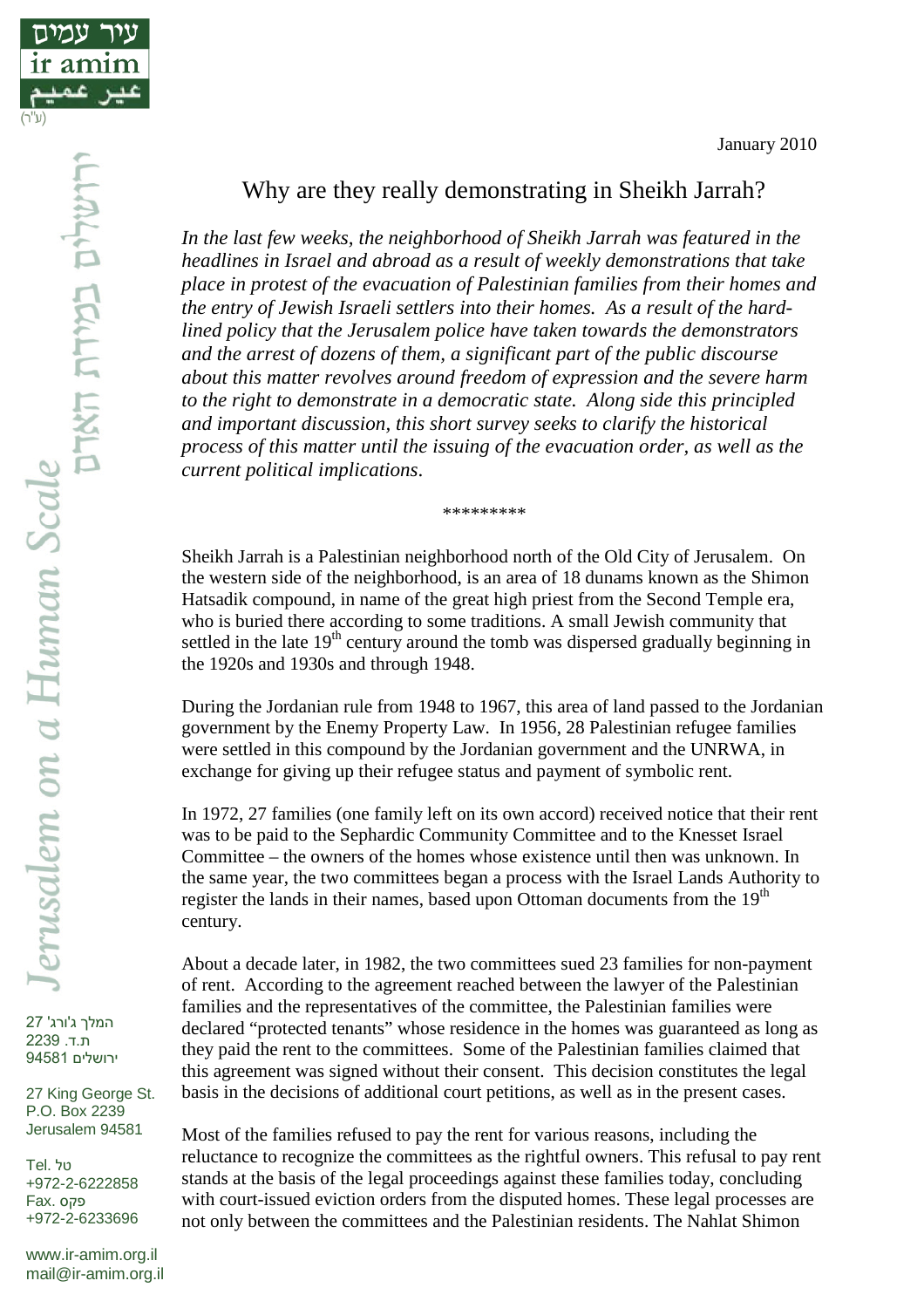International, a settler organization that has purchased part of the lands from the Sephardic Committee, has also submitted legal petitions against the residents. Until now, 3 families (al-Kurd, Hannun, and al-Ghawi) have been evicted, and legal proceedings are being held to evict a number of additional families who were not part of the agreement signed in 1982. Moreover, the court has allowed the entry of settlers into another building within the compound, which was built without a permit as an addition to a house where another branch of the al-Kurd family lives. Against the al-Kurd family, legal proceedings are being held, with the aim of bringing their eviction also from the original part of the home where they are living today.

The Shimon haTsadik compound also was subject to another ownership legal case: in 1997 a Palestinian resident of Jerusalem, Suleiman al-Hijazi, petitioned the court, objecting to the ownership claims by the two committees, and claimed that he was the owner of the contended area. His claim was rejected in 2002, as was his appeal to the High Court four years later, while an additional petition to the District Court was rejected on 31 March 2008.

Although the proceedings of this matter took place in the legal sphere, it is important to emphasize that this is not purely a matter of land ownership, but rather a first rate political issue. The settlers' activity in Sheikh Jarrah constitutes an additional link in the chain of settlements – existing or planned – that aim to surround the historical basin of the Old City with an Israeli-Jewish ring and to create Jewish enclaves in the heart of Palestinian neighborhoods, in order to create a territorial contiguity that will endanger future political agreements in the future. In the Shimon haTsadik compound itself, the Nahlat Shimon International organization plans to destroy the existing buildings and build a new settlement of 200 housing units. Additional building plans of the settlers in Sheikh Jarrah include the Shephard's Hotel compound, which was purchased by the patron of the settlers, Irving Moskowitz, and the Mufti's Grove, opposite the hotel, and the Glassman Campus at the south-western part of the neighborhood.

It is important to emphasize: The legal recognition of the rights of Jews to sue for ownership over properties that were theirs before 1948, and in their name to evict Palestinian families living there for decades, constitutes a precedence that is liable to have serious political consequences. Indeed the Israeli law does not recognize the right of Palestinians to sue in a similar manner for the return of their properties within the Green Line from before 1948, but a collective lawsuit – if only symbolic – is liable to place the State of Israel in the most embarrassing situation in both the local and international arenas, in addition to transforming the discussion around solving the Israeli-Palestinian conflict from discourse around the 1967 borders to one around the 1948 borders. It is doubtful whether a process such as this will serve the interests of the Israeli governments.

Despite their declared obligation to a process of political negotiations, in reality, the governments of Israel in the last decades, together with the settler organizations, have gained control over properties in the heart of Palestinian neighborhoods, transforming them into settler enclaves that enjoy outrageous building rights and exist in the midst of ongoing confrontation with their environment and with the rule of law. Sheikh Jarrah is another link in the process that is transforming East Jerusalem to an arena where extremist organizations do as they please: taking control of properties in dubious ways, administering private police with government funding, and engaging in endless confrontation with the Palestinian population. All this is done with direct and